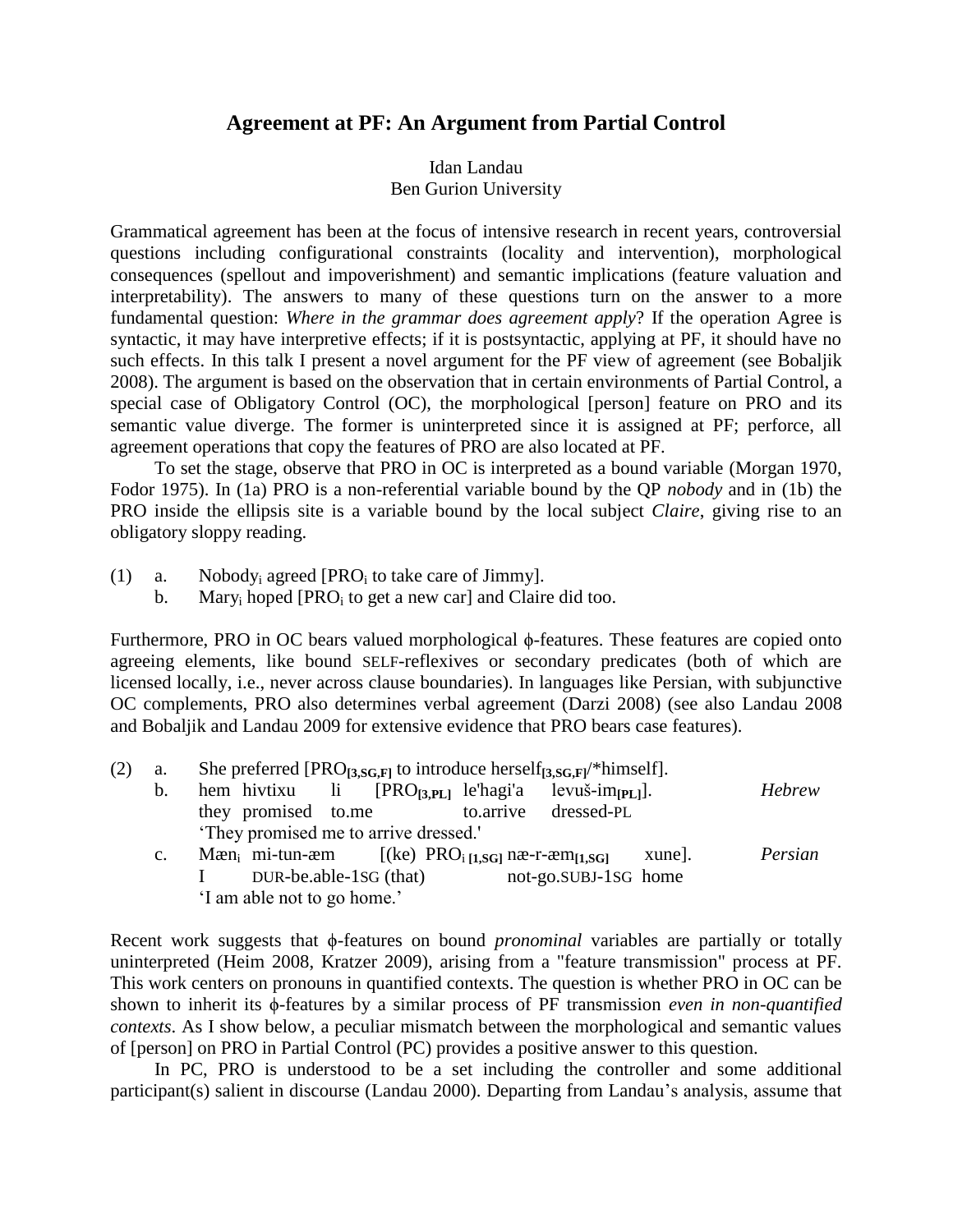PC is generated by the attachment of an *associative morpheme* (AM) to the inflectional head of the infinitive (3a), on a par with the plural morphology recruited by certain languages to express associative plurals [\(Corbett 2000,](#page-2-7) [Daniel and Moravcsik 2005\)](#page-2-8). This morpheme functions as a group operator on the index of the controller, yielding a set of salient referents including the referent of this index (3b) (Kratzer 2009); for example, a set consisting of the speaker and the (referents of the) controller, (3c).

- (3) a. They<sub>i</sub> agreed [PRO<sub>i</sub> to- $AM$  discuss the matter further].
	- b.  $\llbracket AM(i) \rrbracket^{g,c} = \{g(i)\} \cup \{g(n) \mid g(n) \text{ is salient and associated with } g(i) \text{ in } c\}$
	- c.  $=$  *Theyi* agreed for us (=me+them<sub>*i*</sub>) to discuss the matter further.

Because the AM is docked on a  $\phi$ -less head (infinitival T), it fails to generate a [plural] marking and only induces semantic plurality.

(4) Bill told Sam that he's willing to work together / \*become partners.

Strikingly, a parallel matching condition holds between the morphological [person] values of the controller and PRO in PC - even when in conflict with the semantic person value of PRO. Although the controlled subject of (3a) includes the speaker (on the intended reading), it cannot bind a  $1<sup>st</sup>$  person reflexive (5a), unlike an overt  $1<sup>st</sup>$  person plural pronoun (5b).

- (5) a. \* They agreed to discuss ourselves.
	- b. They<sub>i</sub> agreed for us  $(=me+them_i)$  to discuss ourselves.

Examples (6a-b), on the italicized readings, demonstrate that the morphological [person] value of PRO in PC is strictly inherited from the controller, being "blind" to the outcome of semantic person resolution rules (i.e., a group including the speaker should be  $1<sup>st</sup>$  person). Notice that a *single* PRO is shared by the two conjuncts in (6a), and that the embedded gerundive adjunct in (6b) is predicated of the PC PRO.

- (6) a. PC PRO: morphologically [3PL], semantically [1PL] They wanted [PRO to prepare themselves and then meet for debate]. *They wanted that they would prepare themselves and then we (= they and me/us) would meet for debate.*
	- b. PC PRO: morphologically [2PL], semantically [1PL] Would you<sub>PL</sub> (all) like  $[PRO$  to rehearse together before presenting yourselves]? *Would you like it for <i>us* (= you<sub>PL</sub> and me/us) to rehearse together before you present *yourselves?*

The most natural explanation for the mismatch between the morphological and semantic person values on PC PRO is that morphological ϕ-features are transmitted to PRO (from the controller) at PF, "too late" to feed semantic interpretation. This conclusion plausibly holds of OC PRO in general. Since the  $\phi$ -features of PRO are copied onto agreeing elements (e.g., in (2)), it follows that agreement processes in general apply (exclusively or optionally) at PF.

Time permitting, I will discuss data from Portuguese (Modesto 2010, Sheehan 2012), where the morphological and semantic features on PC PRO are aligned; thus  $PRO_{[3P1]}$  and